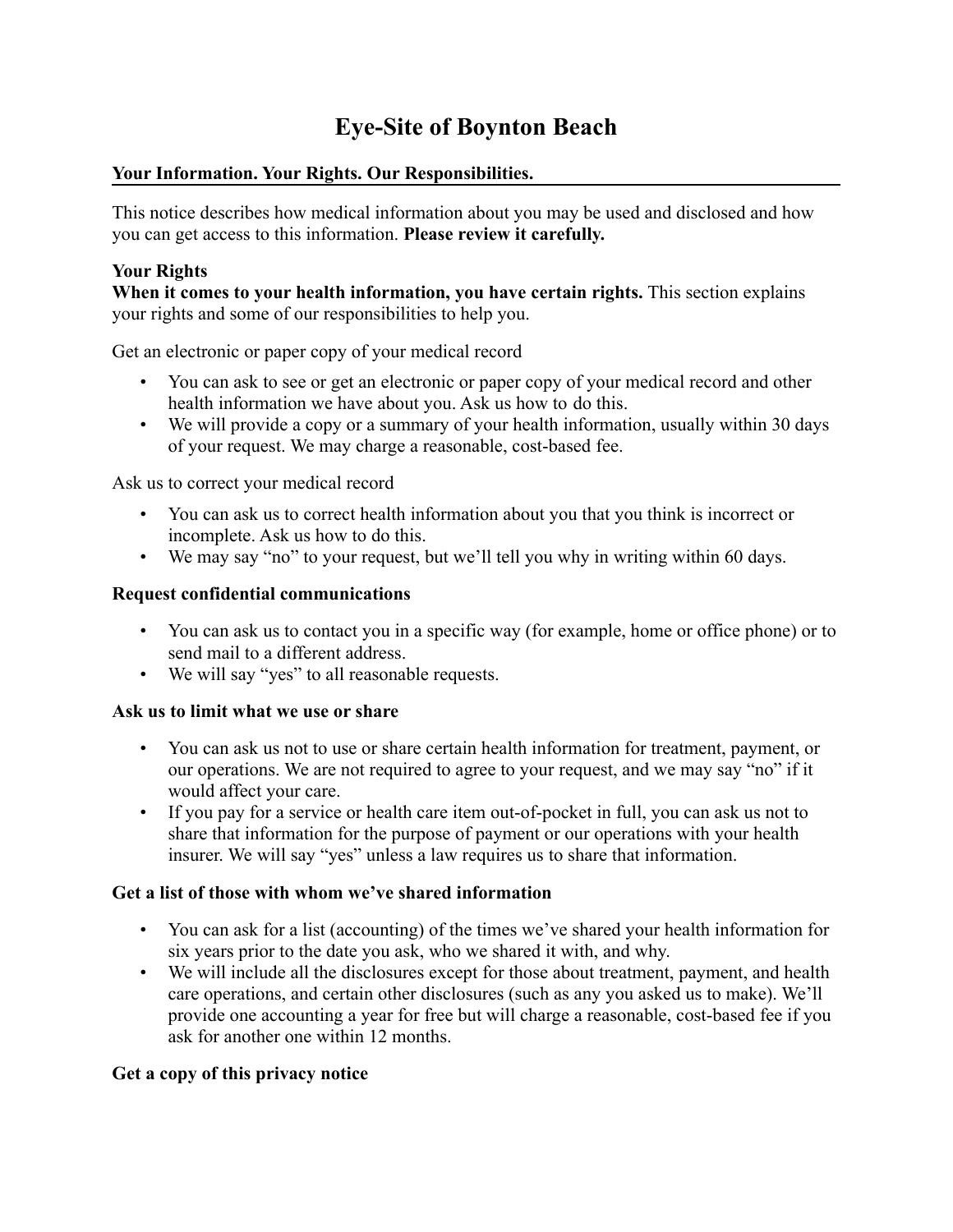You can ask for a paper copy of this notice at any time, even if you have agreed to receive the notice electronically. We will provide you with a paper copy promptly.

# **Choose someone to act for you**

- If you have given someone medical power of attorney or if someone is your legal guardian, that person can exercise your rights and make choices about your health information.
- We will make sure the person has this authority and can act for you before we take any action.

# **Your Choices**

**For certain health information, you can tell us your choices about what we share.** If you have a clear preference for how we share your information in the situations described below, talk to us. Tell us what you want us to do, and we will follow your instructions.

In these cases, you have both the right and choice to tell us to:

- Share information with your family, close friends, or others involved in your care
- Share information in a disaster relief situation

*If you are not able to tell us your preference, for example if you are unconscious, we may go ahead and share your information if we believe it is in your best interest. We may also share your information when needed to lessen a serious and imminent threat to health or safety.*

In these cases, we never share your information unless you give us written permission:

- Marketing purposes
- Sale of your information

In the case of fundraising:

• We may contact you for fundraising efforts, but you can tell us not to contact you again.

## **Our Uses and Disclosures**

## **How do we typically use or share your health information?**

We typically use or share your health information in the following ways.

# **Treat you**

We can use your health information and share it with other professionals who are treating you.

*Example: A doctor treating you for an injury asks another doctor about your overall health condition.*

# **Run our organization**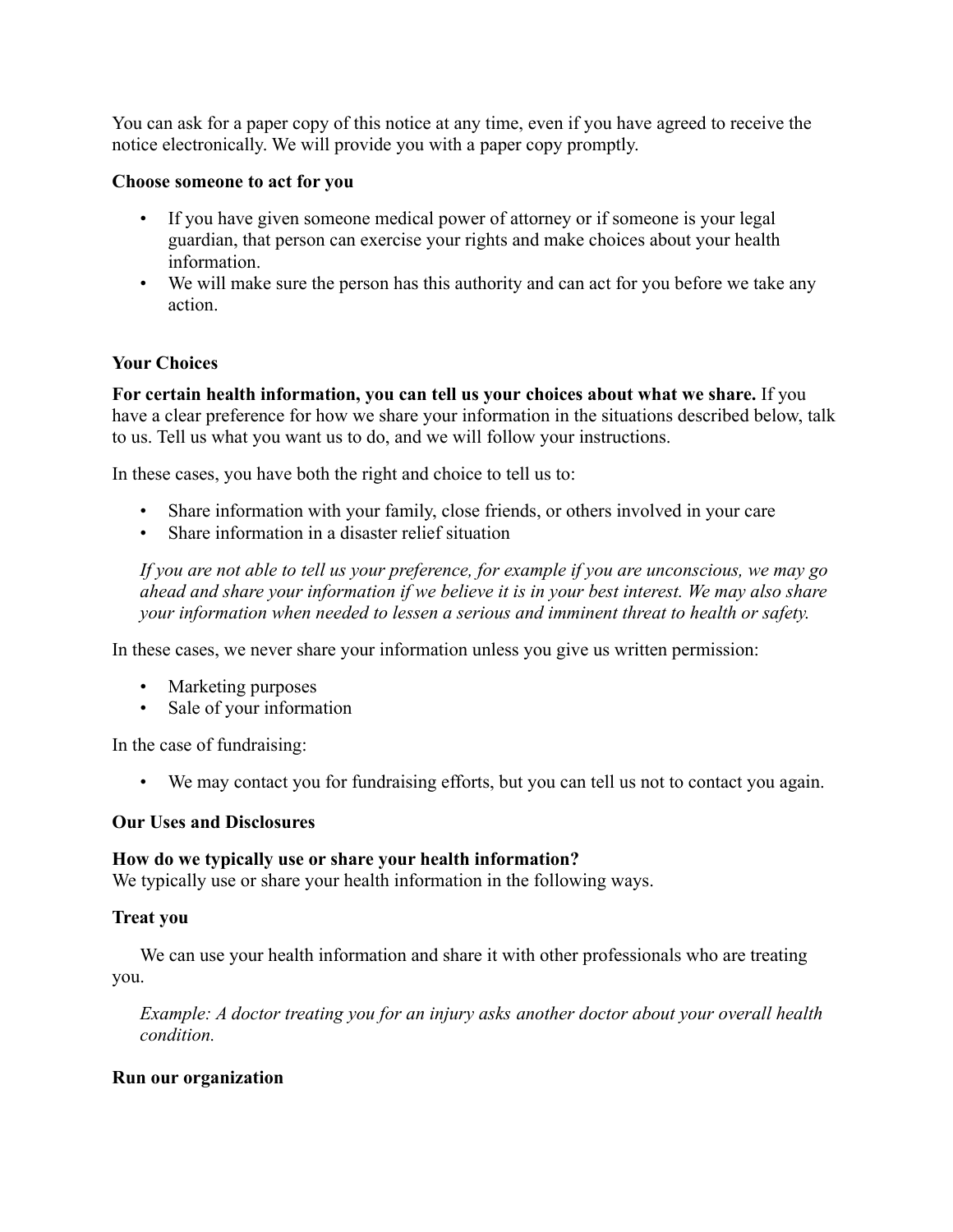We can use and share your health information to run our practice, improve your care, and contact you when necessary.

*Example: We use health information about you to manage your treatment and services.*

#### **Bill for your services**

We can use and share your health information to bill and get payment from health plans or other entities.

*Example: We give information about you to your health insurance plan so it will pay for your services.*

How else can we use or share your health information?

We are allowed or required to share your information in other ways – usually in ways that contribute to the public good, such as public health and research. We have to meet many conditions in the law before we can share your information for these purposes. For more information see: [www.hhs.gov/ocr/privacy/hipaa/understanding/consumers/index.html](http://www.hhs.gov/ocr/privacy/hipaa/understanding/consumers/index.html)**.**

## **Help with public health and safety issues**

We can share health information about you for certain situations such as:

- Preventing disease
- Helping with product recalls
- Reporting adverse reactions to medications
- Reporting suspected abuse, neglect, or domestic violence
- Preventing or reducing a serious threat to anyone's health or safety

## **Do research**

We can use or share your information for health research.

## **Comply with the law**

We will share information about you if state or federal laws require it, including with the Department of Health and Human Services if it wants to see that we're complying with federal privacy law.

#### **Respond to organ and tissue donation requests**

We can share health information about you with organ procurement organizations.

## **Work with a medical examiner or funeral director**

We can share health information with a coroner, medical examiner, or funeral director when an individual dies.

## **Address workers' compensation, law enforcement, and other government requests**

We can use or share health information about you: